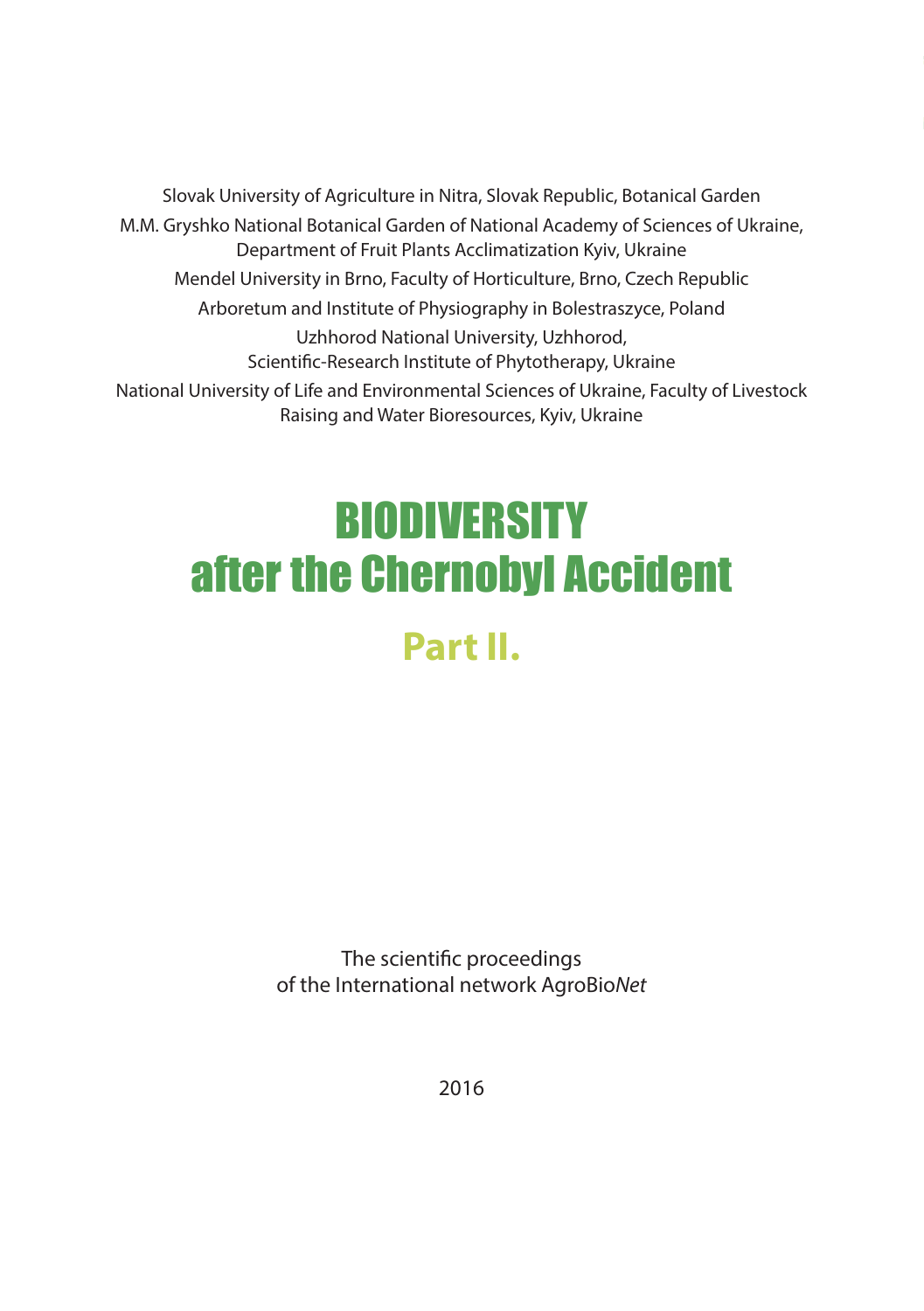

**Editors:** Svitlana Klymenko, Olga Grygorieva, Erika Mňahončáková

#### **Proceedings Reviewers:**

Prof. Ara Hovhannisyan Prof. Mihal Đurovka Assoc. prof. Karol Kováč

The rector of Slovak University of Agriculture in Nitra Dr.h.c. prof. Ing. Peter Bielik, PhD. on July 25, 2016 approved publication of the Scientific Proceedings on-line of the International Network AgroBio*Net*

All pieces of information provided in these Proceedings are the sole responsibility of the authors of the manuscripts. Publishers are not responsible for any use that might be made of the data appearing in this document. Also, publishers shall not be liable for any errors, language mistakes and the like, that are found in the works of authors.

ISBN 978-80-552-1528-0 © 2016 Authors © 2016 Slovak University of Agriculture in Nitra DOI [10.15414/2016.b-p2.9788055215280](http://dx.doi.org/10.15414/2016.b-p2.9788055215280)

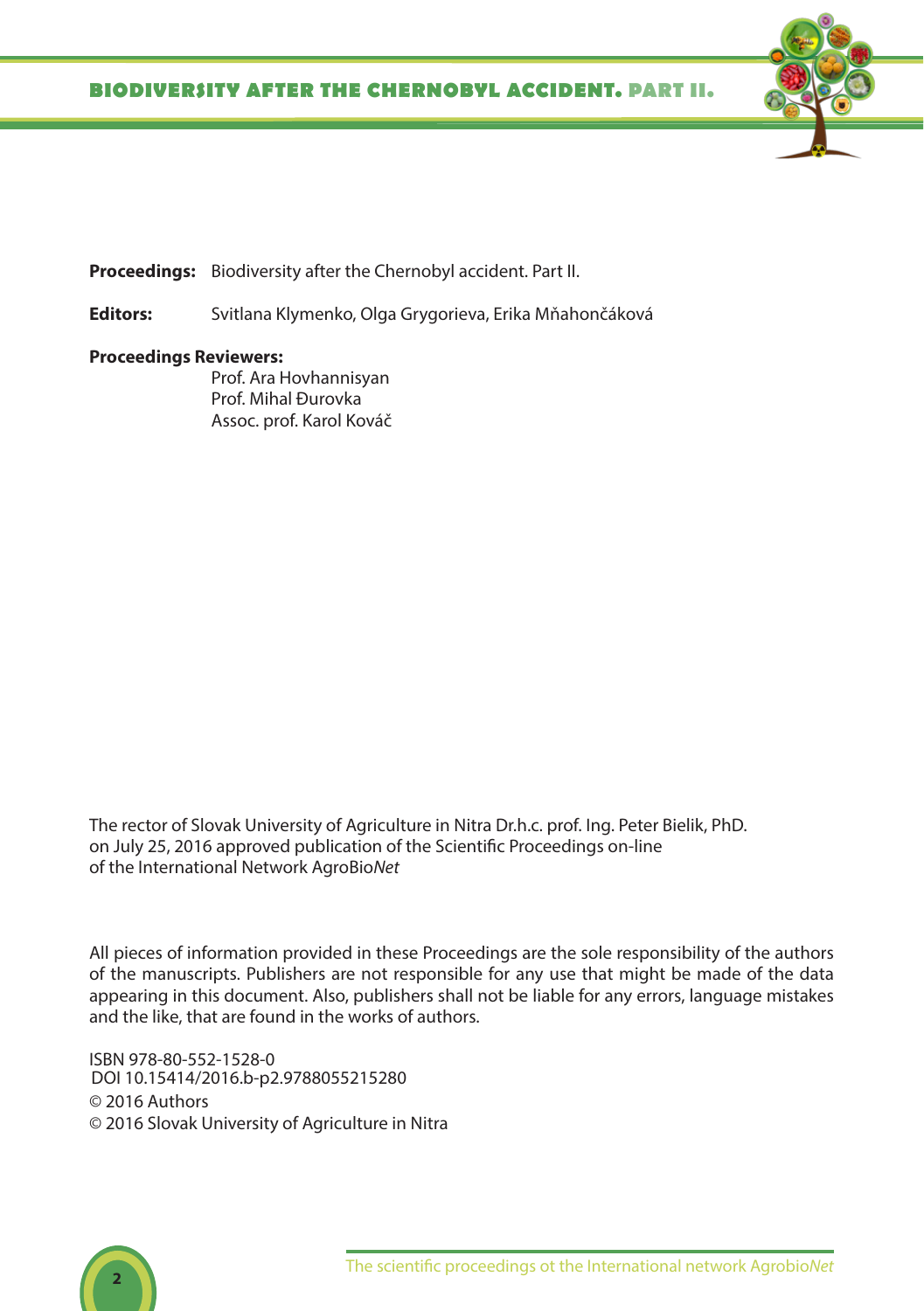## **BIODIVERSITY after the chernobyl accident. Part II.**



The scientific proceedings present the results of research and educational institutions and experts involved in the international network **AgroBio***Net* oriented for the realization of international research, education and development program entitled "Agrobiodiversity for improving nutrition, health, and life quality". Also other Ukrainian institutions, which gained serious information of Chernobyl accident and its influence on citizen health and on environment.

Also, in this proceedings are presented results of research projects that are supported by the Operational Programme Research and Development of the European Regional Development Fund:

**AgroBioTech** ITMS 26220220180 Building Research Centre AgroBioTech;

- **TRIVE** ITMS 26110230085 Development of International Cooperation for the Purpose of the Transfer and Implementation of Research and Development in Educational Programs;
- **ITEBIO** ITMS 26220220115 Support of technologies innovation for special bio-food products for human healthy nutrition.

Experimental activities were realized in laboratories of **Excellence Center for Agrobiodiversity Conservation and Benefit** (ECACB) at the Faculty of Agrobiology and Food Resources, Slovak University of Agriculture in Nitra (ITMS 26220120015).

**AgroBio***Net* – international network for the implementation of international research, education and development program entitled "Agrobiodiversity for improving nutrition, health, and life quality" based on many years of cooperation established between Slovak University of Agriculture in Nitra and M.M. Gryshko National Botanical Garden of Ukraine National Academy of Sciences in Kyiv.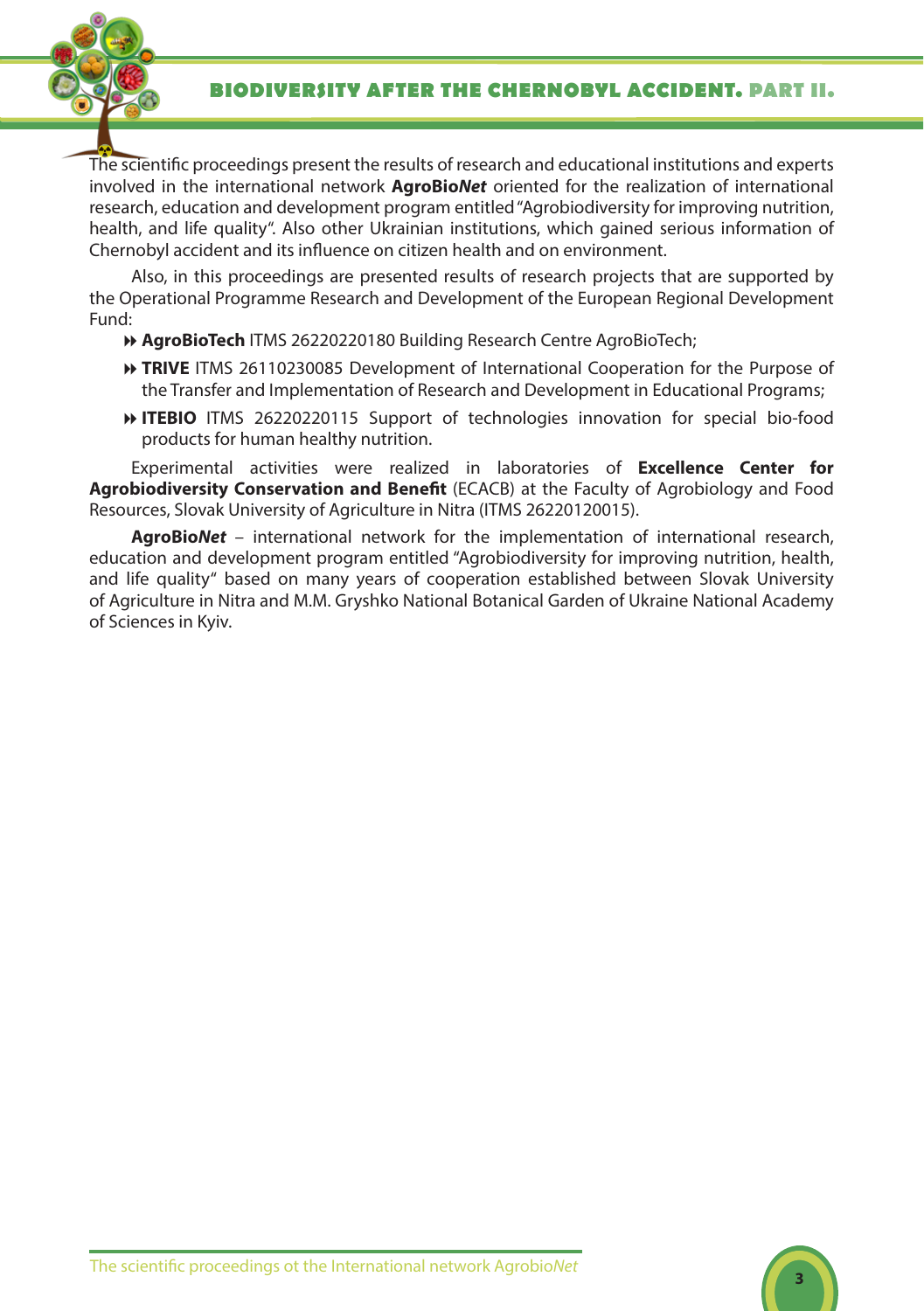## **BIODIVERSITY after the cher nobyl accide nt. Part II.**



# **SCIENTIFIC COMMITTEE OF THE PROJECT**

#### **Coordinator – Slovak University of Agriculture in Nitra, Slovakia**

Erika Mňahončáková Ján Brindza Eva Ivanišová Zuzana Schubertová Mariana Schwarzová Jana Šimková

**Partner No. 1 Arboretum and Institute of Physiography in Bolestraszyce, Poland** Narcyz Piórecki

**Partner No. 2 Faculty of Horticulture, Mendel University in Brno, Czech Republic** Peter Salaš Radoslav Vlk

**Partner No. 3 M.M. Gryshko National Botanical Garden of National Academy of Sciences of Ukraine, Department of Fruit Plants Acclimatization** 

Nataliya Zaimenko Svitlana Klymenko Dzhamal Rakchmetov Olga Grygorieva

#### **Partner No. 4 Uzhhorod National University, Uzhhorod, Scientific-Research Institute of Phytotherapy, Ukraine**

Oksana Hanych Taras Hanych

### **National University of Life and Environmental Sciences of Ukraine, Faculty of Livestock Raising and Water Bioresources, Kyiv, Ukraine**

Valerii Brovarskyi Leonora Adamchuk

#### **Other participants of project**

Olena Vergun – Ukraine Oksana Brovarska – Ukraine Marharyta Karnatovska – Ukraine Lyudmyla Svydenko – Ukraine Sergij Logvinjuk – Ukraine Natalia Nikolaieva – Ukraine Ľubomír Pastucha – Slovak Republic Zuzana Homolová – Slovak Republic Jozef Gasparovskyi – Republic of Serbia Tetiana Yoncheva – Bulgaria